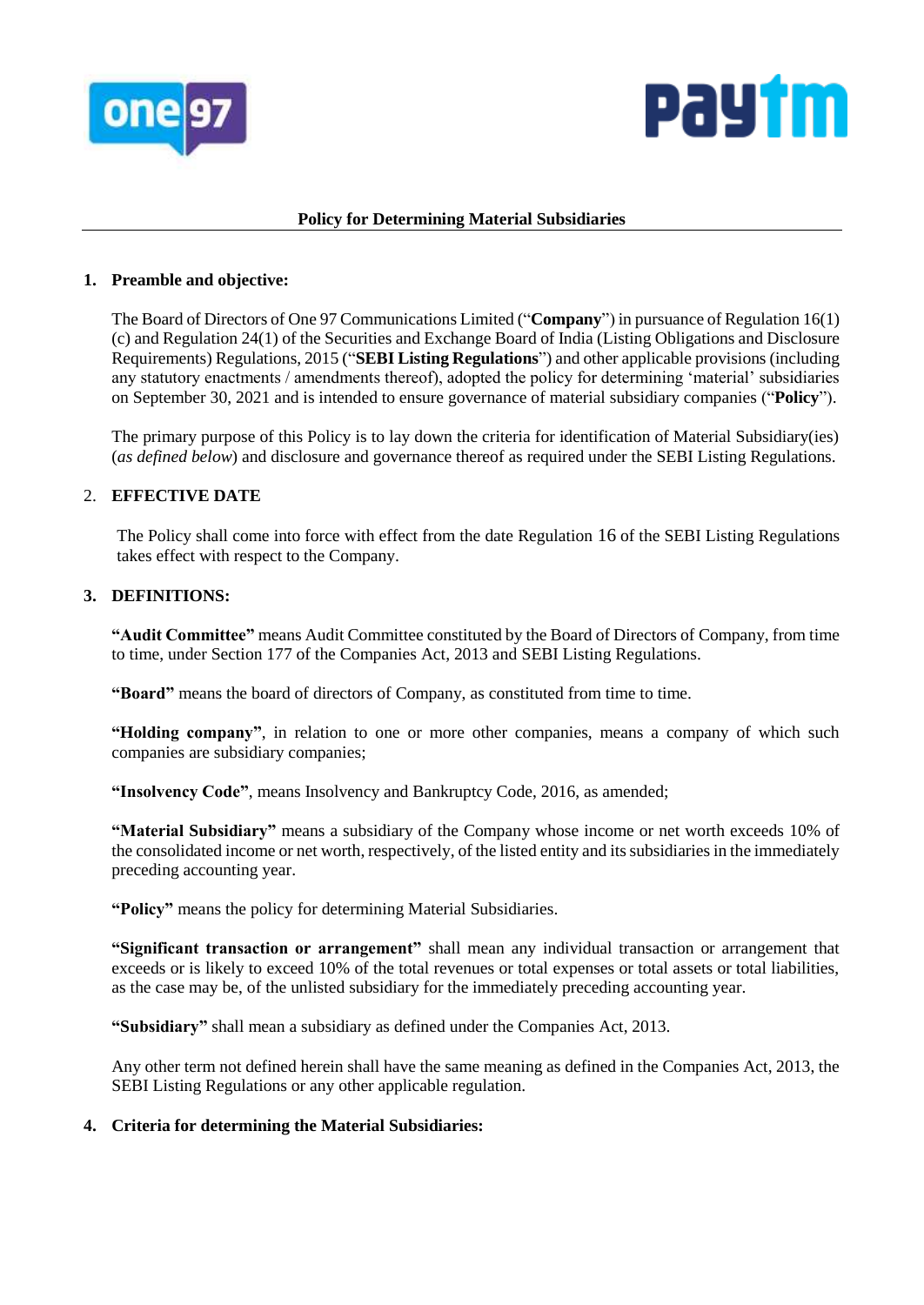



A subsidiary of the Company shall be regarded as Material Subsidiary if it falls under the definition provided above.

The Audit Committee shall on annual basis review such details / information as may be required to determine the 'Material Subsidiaries'.

# **5. Guiding principles**

Material Subsidiary of the Company would be identified, if any, as one time exercise and such exercise shall be done during each financial year and the conclusion placed before the Audit Committee and the Board of the Company. The identification should happen soon after preparation of annual accounts and the outcome should be placed before the Audit Committee or Board, as the case may be, in the meeting where the annual audited accounts of the Company are considered.

#### **6. Governance of Material Subsidiaries:**

a) At least one independent director on the Board shall be appointed as a director on the board of directors of an unlisted Material Subsidiary, whether incorporated in India or not.

Notwithstanding anything contained in this Policy, for the purpose of above, the term "Material Subsidiary" shall mean a subsidiary, whose income or net worth exceeds 20% of the consolidated income or net worth respectively, of the Company and its Subsidiaries in the immediately preceding accounting year.

- b) The Audit Committee shall review the financial statements, in particular, the investments made by the unlisted Material Subsidiary.
- c) The minutes of the meetings of the board of directors of the unlisted Material Subsidiary shall be placed at the meeting of the Board.
- d) The management of the unlisted Material Subsidiary shall periodically bring to the attention of the Board, a statement of all significant transactions and arrangements entered into by the Material Subsidiary.
- e) The Company shall not dispose of shares in its Material Subsidiary which would reduce the shareholding of the Company (either on its own or together with other subsidiaries) to less than or equal to 50% or cease the exercise of control over suh Material Subsidiary without passing a special resolution in its general meeting except in cases where such divestment is made under a scheme of arrangement duly approved by a Court/Tribunal, or under a resolution plan duly approved under Section 31 of the Insolvency Code and such an event is disclosed to the recognized stock exchanges within one day of the resolution plan being approved.
- f) The Company shall not sell, dispose and lease of assets amounting to more than 20% of the assets of the Material Subsidiary on an aggregate basis during a financial year without prior approval of shareholders by way of special resolution, unless the sale/disposal/lease is made under a scheme of arrangement duly approved by a Court/Tribunal or under a resolution plan duly approved under section 31 of the Insolvency Code and such an event is disclosed to the recognized stock exchanges within one day of the resolution plan being approved.